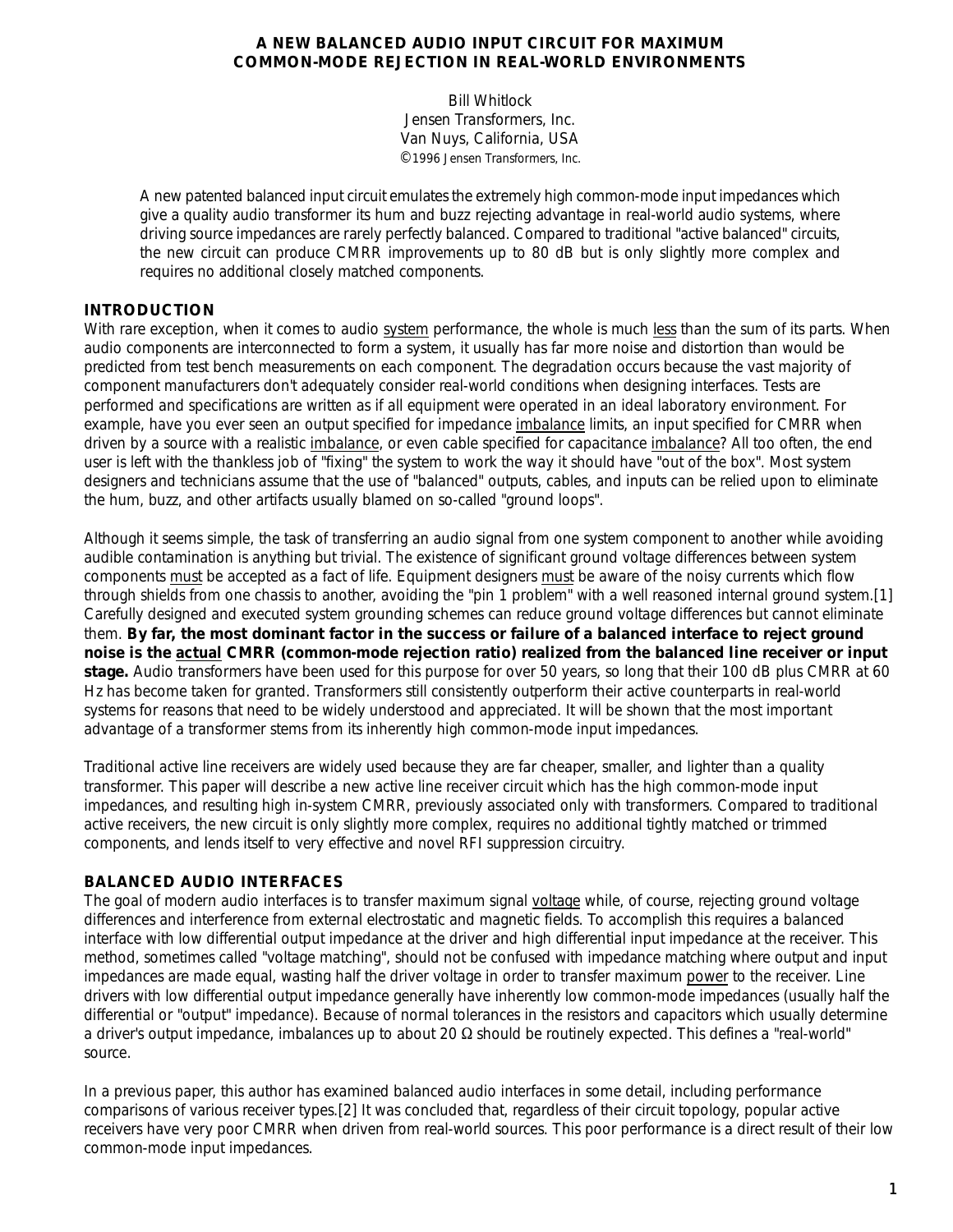The theory underlying balanced interfaces seems to be misunderstood by a very large number of audio equipment designers. The widespread use of the simple differential amplifier as a panacea is evidence of this. Over the years, so-called "improvements" to this simple circuit have appeared. One of them attempts to balance *signal* input impedances by mismatching input resistor values, presumably in quest of perfect signal symmetry. This mismatch grossly *unbalances* the common-mode impedances, which destroys the CMRR for any real (non-zero impedance) source. This and other misguided



Figure 1 **The Balanced Interface**

"improvements" completely ignore the importance of common-mode input impedances. Apparently, an alarming number of designers test the CMRR of receiver circuits by driving the inputs shorted to each other, which is both unrealistic and misleading. As this author has said before, **noise rejection in a balanced system has NOTHING to do with signal symmetry**. It is the balance of common-mode impedances that defines a balanced system.

#### **A BALANCED SYSTEM IS A BRIDGE**

In the basic balanced interface of Figure 1, the output impedances of the driver and the input impedances of the receiver effectively form the Wheatstone bridge shown in Figure 2. If the bridge is not "balanced" or "nulled", some of the ground noise Vcm will be "converted" to a differential signal on the line. Rejection or nulling of the common-mode voltage is critically dependent on the ratio matching of the driver/receiver common-mode impedances in the two circuit sides or branches.

The bridge is most sensitive to small fractional impedance changes in one of its arms when all arms have the same impedance. It is least sensitive when upper and lower arms have widely differing impedances, for example when upper arms are very low and lower arms are very high. Impedances must be changed in *pairs* because the impedance ratios of the two sides must match in order to null the bridge. Therefore, we can minimize the sensitivity of a balanced system (bridge) to impedance imbalances by making common-mode impedances very low at one end of the line and very high at the other. This condition is consistent with the previously mentioned requirements for "voltage matching".

> Most active line receivers, including the simple differential amplifier of Figure 3, have common-mode input impedances in the 5 k $\Omega$  to 50 k $\Omega$  range, which is inadequate to

with real-world sources.



**Basic Differential Amplifier** maintain high CMRR

With common-mode input impedances of 5 k $\Omega$ , a source imbalance of only  $1 \Omega$ , which could arise from normal contact and wire resistance variations, can degrade CMRR by 60 dB. Under the same conditions, the CMRR of a quality transformer would be unaffected because of its 50  $M\Omega$  common-mode input impedances. Figure 4 shows calculated CMRR versus source imbalance for different receiver common-mode input impedances. Thermal noise



Figure 2 **The Balanced Interface as a Wheatstone Bridge**



**CMRR vs Source Imbalance vs Receiver Input Zcm**

and other limitations place a practical limit of about 130 dB on actual CMRR measurements. Note that, for the 50 M $\Omega$ common-mode input impedances of a transformer, 94 dB of ground noise rejection is attained from an unbalanced 1 k $\Omega$ source, which is typical of consumer equipment. If common-mode input impedances are sufficiently high, an input can be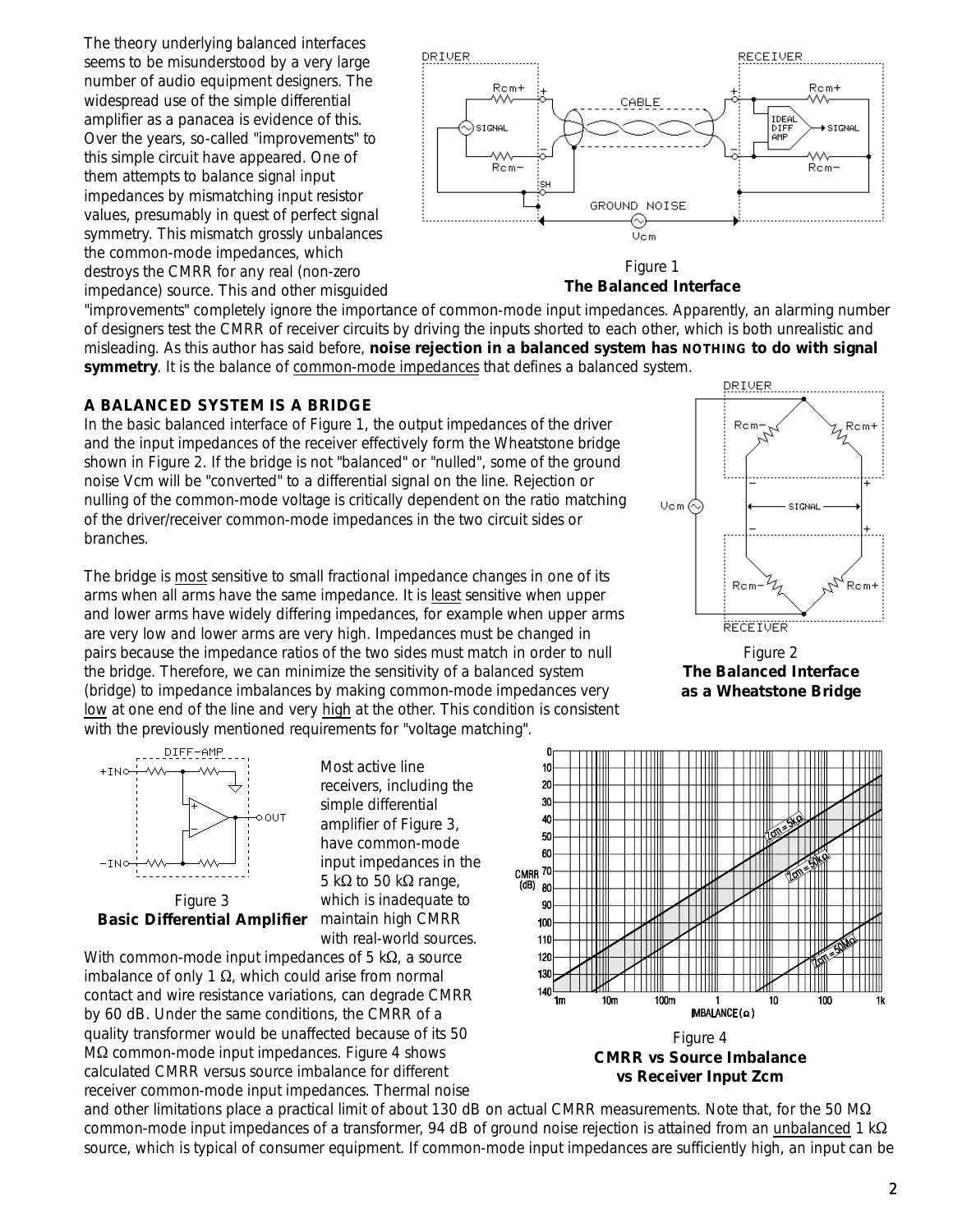considered "universal", suitable for any source whether balanced or unbalanced.

#### **THE NEW CIRCUIT**

*where* 

The new circuit uses a technique called "bootstrapping" to raise the common-mode input impedances of the receiver. Figure 5 shows the resistor ac bootstrap technique. By driving the lower end of R2 to nearly same ac voltage as the upper end, current flow through R2 is greatly reduced, effectively increasing its value. At dc, of course, Z is simply  $R1 + R2$ . If gain G is unity, for frequencies within the passband of the high-pass filter formed by C and R1, the effective value of R2 is increased and will approach infinity at sufficiently high frequencies. Input impedance Z<sub>i</sub> at frequency f is described by the following equation:

$$
Z_{i} = (R_{1} + R_{2})
$$
\n
$$
\sqrt{\frac{1 + \left(\frac{f}{f_{N}}\right)^{2}}{1 + (1 - G)^{2} \left(\frac{f}{f_{D}}\right)^{2}}}
$$

 $=$   $\frac{1}{1}$ 

 $2π\left(\frac{R_1 \cdot R_2}{\cdot \cdot \cdot R_2}\right)$ 

 $R_1 + R_2$ 

*C*





For example, if R1 and R2 are 10  $k\Omega$  each, the input impedance at dc is 20  $k\Omega$ . This resistance provides a dc path for amplifier bias current as well as leakage current that

might flow from a signal source. At higher frequencies, the bootstrap greatly increases the input impedance, limited ultimately by the gain of amplifier G, which may decrease with increasing frequency. Using readily available IC op-amps, input impedances greater than 10  $\text{M}\Omega$  across the audio spectrum can be achieved.

 $f_D = \frac{1}{2\pi R}$ 

2B *R*<sup>1</sup> *C*



amplifier of Figure 6 is that its common-mode gain, from inputs to outputs of A1 and A2, is unity regardless of any



differential gain that may be set by  ${\bf R}_{\rm F}$  and  ${\bf R}_{\rm G}$ . In Figure 7, the common-mode voltage appearing at the junction of R3 and R4 is buffered by unity gain buffer A4 which, through capacitor C, ac bootstraps input resistors R1 and R2. To ac common-mode voltages, the circuit's input impedances are 1000 or more times the values of R1 and R2, but to differential signals, R1 and R2 have their normal values, making the signal input impedance  $R1 + R2$ . Note that capacitor C is not part of the differential signal path, so signal response extends to dc. The bootstrapping does not become part of the (differential) signal path.

#### **ELECTROMAGNETIC COMPATABILITY (EMC)**

Equipment designers must, by law in some juridictions, concern themselves with issues of electromagnetic compatability, which includes both radiation/conduction of electromagnetic energy *from* a device and susceptability of a device *to* such energy from external sources. A potential problem with any audio input stage is susceptability to radio frequency interference (RFI). When driven with sufficient "out of band" (over 20 kHz) voltage, most amplifiers will function as AM detectors because of asymmetrical slew rates or other mechanisms. Symptoms may include voices or music from AM broadcast or CB transmitters, buzz from TV transmitters or equipment producing power line synchronized bursts of RFI,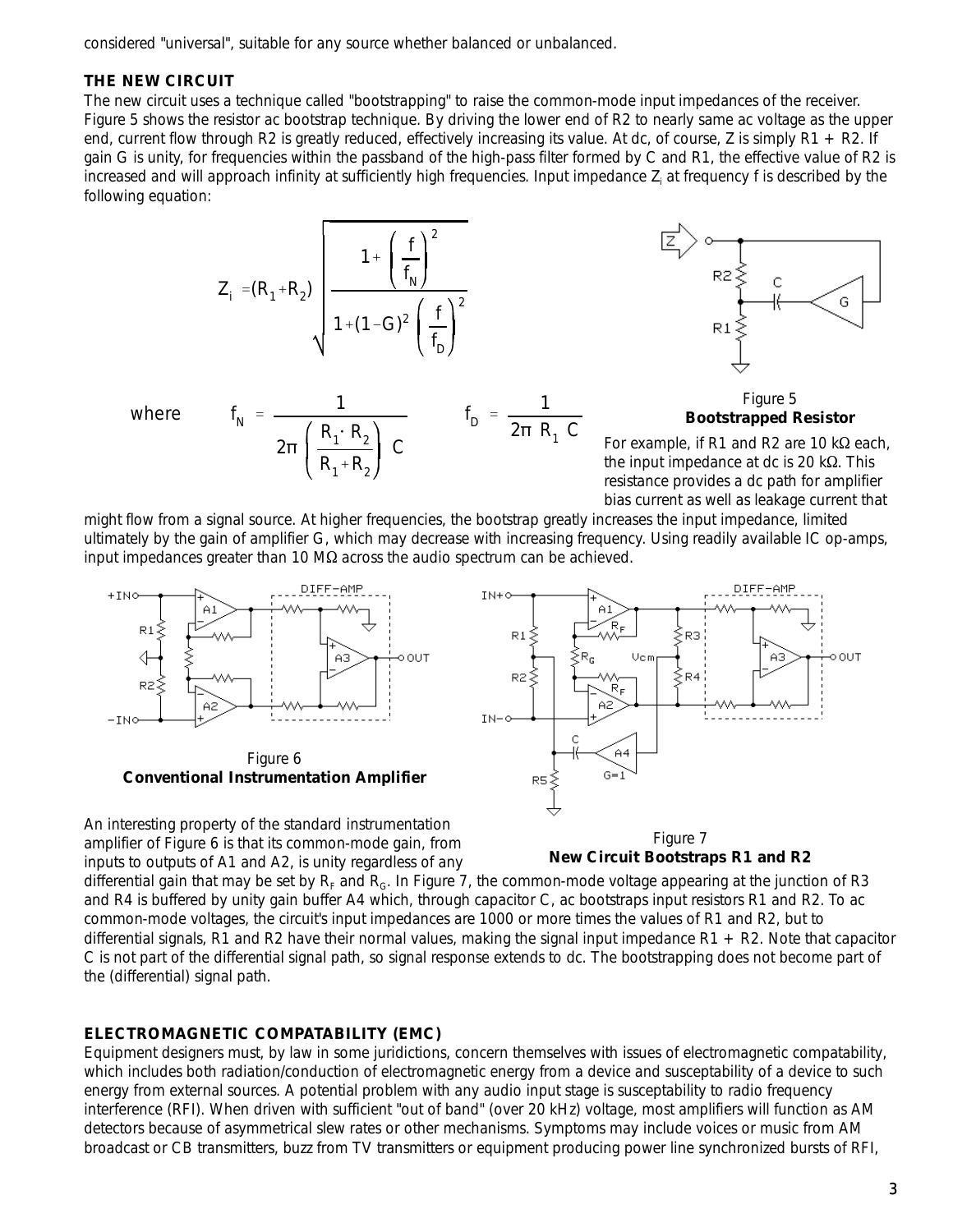or random pops, clicks, or whines from spark producing switches, relays, or motors.

Insufficient suppression of RFI can also result in more subtle signal degradation. RFI which enters the signal path, even at very low levels, can cross-modulate with ultra-sonic harmonics of the desired signal in downstream amplifiers, producing subtle in-band artifacts usually called "distortions". Jensen and Sokolich called this phenomenon "spectral contamination".[3]

Audio transformers inherently contain passive low-pass filters, removing much RFI before it can reach the first amplifier stage, which most often becomes the "detector". When RFI suppressing low-pass filter networks are added to active input stages, they are often rather "heavy handed". Many common circuits connect 1 nF capacitors from each input to ground as shown in Figure 8. At 10 kHz, these capacitors alone will lower common-mode input impedances to about 16 kS. This seriously degrades high frequency CMRR with real-world sources, even if the capacitors are perfectly matched. A tradeoff exists because shunt capacitors must have values large enough to make an effective low-pass filter, but small enough to keep the common-mode input impedances high.



Conventional RFI Suppression egreatly reduced, effectively decreasing its **Figure 9** value. If gain G is unity, at frequencies below Bootstrapped Capacitor The new circuit makes the tradeoff easier. The same bootstrapping that made the input resistors "look" large can make these capacitors "look" small within the audio band yet become their full value to out of band RFI. Figure 9 shows the basic concept. By forcing the lower end of C2 to the same ac voltage as the top, current flow through C2 is



the cutoff frequency of the low-pass filter formed by R and C1, the effective value of C2 will approach zero. At very high frequencies, of course, the effective capacitance is simply that of C1 and C2 in series (C1 is generally much larger than C2). For example, if  $R = 2$  kQ, C1 = 1 nF, C2 = 100 pF, and G = 0.99, the effective capacitance is only 15 pF at 10 kHz, but increases to 91 pF at 100 kHz or higher.

A complete input stage with RFI filtering is shown in Figure 10. While series filter elements X1 and X2 can simply be resistors, they may add undesirable noise in low level circuits. A common-mode choke may be more appropriate since its resistance is generally lower and adds no significant noise. The choke will also provide additional RFI suppression.

### **ADVANTAGES AND CONCLUSION**

When used in the real world, the most important advantage of the new circuit is its greatly improved common-mode rejection, which is comparable to that of a very high quality transformer and several orders of



Figure 10 **New Circuit with Bootstrapped RFI Suppression**

magnitude higher than existing active input circuits. Like a quality transformer, it has outstanding noise rejection even when driven from unbalanced sources.

Like the conventional "instrumentation" amplifier, the new circuit will generally have less wideband noise (hiss) than the simple differential amplifier because the four differential amplifier resistors can be significantly reduced in value. This reduces both thermal noise and op-amp input current noise contributions.

In a microphone preamplifier, the new circuit can eliminate the CMRR degradation due to the resistors which pass "phantom power". These resistors severely reduce the common-mode input impedances of the preamplifier. In Figure 9, if the grounded end of R5 is connected to phantom power, dc power will flow through R5, R1, and R2 to the microphone, but R1 and R2 will effectively disappear to the ac common-mode input voltage. If high voltage op-amps are used to extend the input common-mode voltage range, a completely dc coupled mic preamp with "phantom power" is possible.